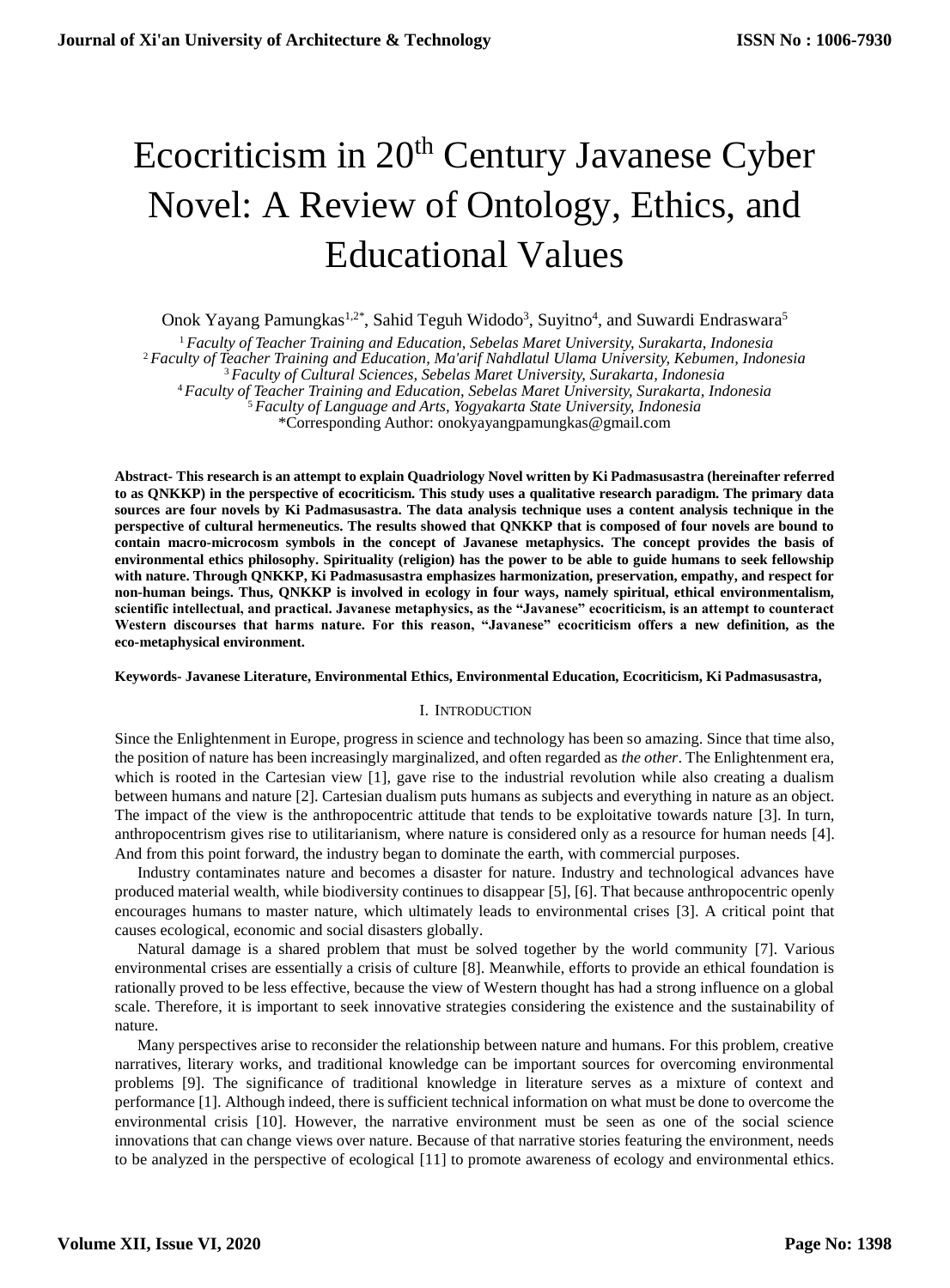Thus, literature can guide human behavior in interacting with the environment.

By reflecting on the understanding that environmental crises occur on a local and global scale, J. Baird Callicott [3] states, and "it is also necessary to re-explore various kinds of environmental ethics found in Eastern wisdom "(p.31). This is related to traditional ecological knowledge systems that can build bridges in all disciplines. Eastern [philosophy] thinking is not based on material [2] but rather on the principle of spirituality to achieve harmony, without violent coexistence [3]. Therefore, the ways to preserve and cherish the environment need to be infused with the sacred vision [12]. Thus, there is an important role for spirituality and science.

For this reason, this study tries to take the object of research on Eastern literature, especially Javanese literature<sup>1</sup>. The seeds of environmental ethics are suspected so much in Javanese literature, which records the intellectual dynamics of Javanese people in an era. In many works of narrative, researchers are interested in exploring the values of environmental wisdom in QNKKP. As a consideration, QNKKP implies ideology of Javanese philosophy of environmental awareness. The author's dominant viewpoint (Ki Padmasusastra) is the Javanese metaphysical doctrine of the harmonization of nature, humans, and God. He gives the reader an understanding of ecological awareness in the reciprocal relationship between humans and non-humans. Through observations, Ki Padmasusastra seems to feel the natural world through the spiritual and ethical point of view. Therefore, QNKKP can be literary heritage, as well as a model for a solution for today's environmental problem. This is important, given that the orientation of Western ecological philosophy is often the basis of the formulation of literary theory, ecocentric and biocentric [8]. Therefore, an in-depth study of Javanese literature will be able to provide a new pattern in the conceptualization of the literary theory of environmental wisdom.

Several studies of QNKKP has been done by some scholars in a variety of perspectives, from psychotherapy, stylistic, psychoanalysis, and etcetera. For example (1) Quinn [13] conducted a research on the 'asceticism/ spiritualism' problem in Serat Rangsang Tuban; Wibowo [14] observed the style of language in novels by Ki Padmasusastra, and (3) Pamungkas [15] analyzed psychological problems in *Serat Prabangkara*. In this case, the study of ecocriticism in QNKKP have never been conducted. However, ecocriticism research is carried out by a number of scholars, for example (1) Estok [16] concerning a report on ecocriticism; (2) Love [17] about ecocriticism practically; (3) Garrard [18] concerning types of ecocriticism; (4) Hooti & Ashrafian [4], conduct critical analysis of Lawrence St.'s Mawr novel; (5) Khosravi, Vengadasamy, & Raihanah [19], who examined the problem of eco-poetry in Pablo Neruda's poetry; and many more. However, there is no research conducted that has raised environmental ethics issue based on Eastern wisdom.

This research is an interdisciplinary study of literature, ecology, philosophy, and culture, so the approach used is ecocriticism (see [18]). Literary studies of ecocriticism provide interesting insights into the representation of nature in literary texts. Ecocriticism wants to trace ideas and representations of the environment and interconnectivity between works of literature, which appear in broad cultural spaces [20], [17]. Ecocriticism [21] is a study of the relationship between literature and environment conducted in the spirit of commitment to environmental practices [22]. Most importantly [21], ecocritics seek to evaluate the text and ideas of coherence, to help in solving ecological problems [18]. An ecocriticism approach, then become one of the approaches that try to surpass human/natural duality or the duality of art/life and develops into a tool for a sustainable life.

For this problem, it is also believed that the use of literature is one of the educational suggestions and character building for humans. That is at least based on two important things. On one hand, environmental damage still occurs in various parts of the world. Therefore, education can help find new ways to foster positive attitudes to overcome destructive behaviors [23]. The critical approach to environmental education also began to challenge positivism and post-positivism approaches in the relation of human-environment in the context of education [24]. While on the other hand, according to its nature, literary works offer a number of educational values that are meaningful to character development [25]. Therefore, reading literature is believed to provide moral education [26]. Therefore, for this reason, education during the QNKKP is directed to the education of ethical on the harmonization of the relationship between humans and non-humans.

#### II. MATERIALS AND METHODS

This research is an attempt to analyze literary texts that have not been revealed. Therefore, researchers chose to

-

<sup>&</sup>lt;sup>1</sup>Java is the largest tribe in Indonesia. They are mostly living in the provinces of Central Java, East Java, and DIY. They also spread in several locations in Indonesia, even overseas. However, according to Suseno [38], specifically, the Javanese are those whose native language is Javanese.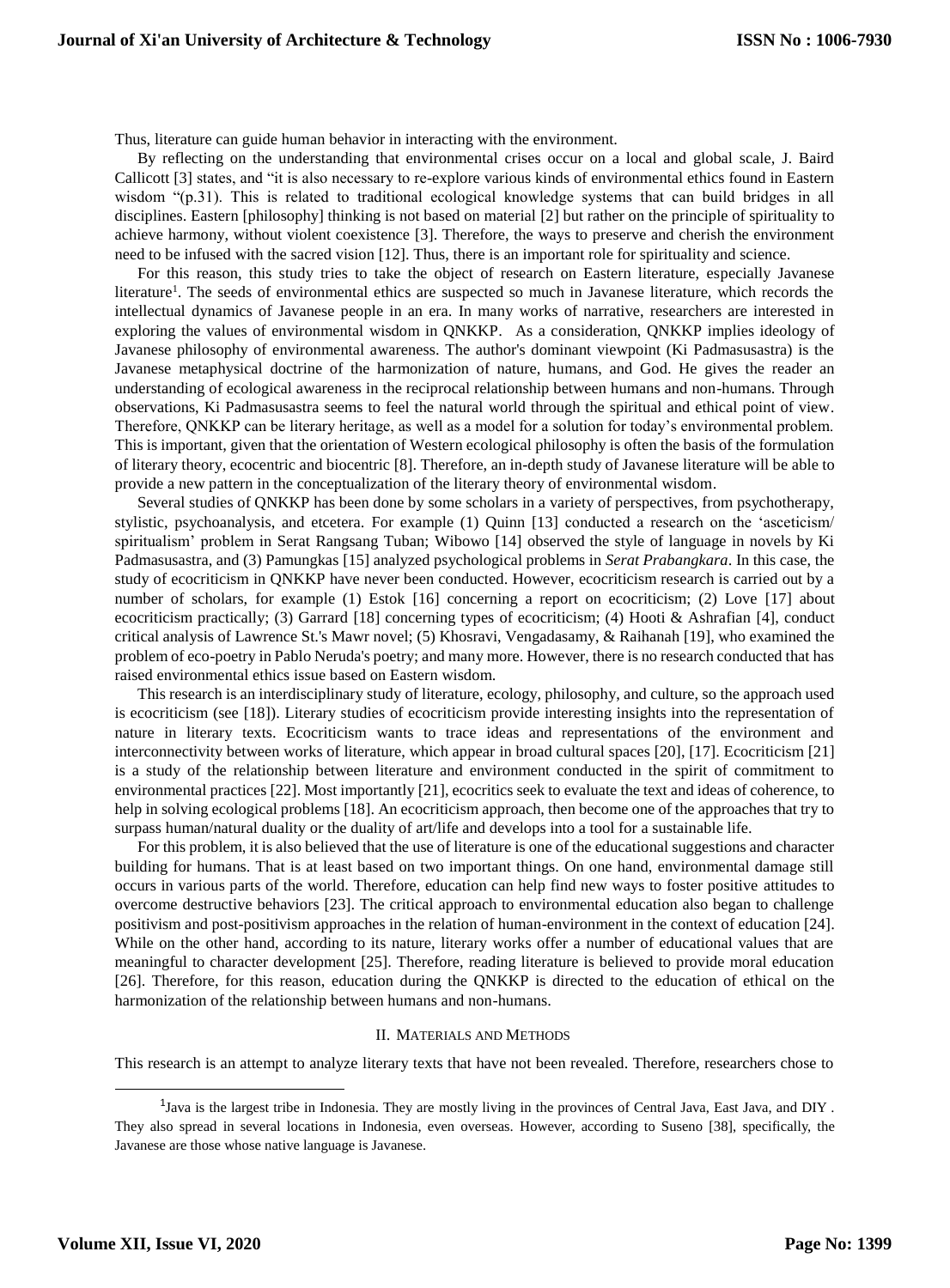use the qualitative research paradigm. Qualitative research Paradigm is more appropriate to be used in research in the form of phenomena that are not obtained through statistical procedures [27], [28]. Qualitative methods are considered suitable for revealing various kinds of information in literary texts that emphasize interpretation [29]. Qualitative research can provide greater emphasis on views, assumptions, values, beliefs, and individual ideologies [27].

The data sources of the research are four novels by Ki Padmasusastra, namely the *Serat Pethikan Saking Kabar Angin* [30] (hereinafter referred to as *SPSKA)*; *Serat Rangsang Tuban* [31] (hereinafter referred to as *SRT)*; *Serat Prabangkara* [32] (hereinafter referred to as *SP)*; and *Serat Kandha Bumi* [33] (hereinafter referred to as *SKB)*, a collection of the Surakarta Literature Foundation that has been published online. The research data is in the form of a text containing aspects of Javanese metaphysics, human ethics towards environment, and educational values. Qualitative data are classified through content analysis techniques [34]. The data analysis technique uses a cultural hermeneutics model [35], which is an analysis that aims to find various lingual phenomena [text] through understanding and interpretation.

Efforts to uncover the meaning of QNKKP done very carefully by looking at the symbol, emblem, category. The researchers sought to exclude all "literary flavors" so that they became clearer data. Data processing results are compared and tested with other data sources [36]. Simultaneously, researchers sought relevant academic literature on local knowledge to identify several relevant narratives.

Steps of the analysis include: 1) collecting data [text] in accordance with the categories of Java metaphysics and ethics of the non-human; 2) studying and analyzing data carefully in accordance with research problems; 3) interpreting and verifying data, and 4) making conclusions.

## III. RESULTS AND DISCUSSION

Based on the analysis that has been done, there are several things that can be captured. The results and findings of the study will be described in a deductive form, which starts from the presentation of the author's thematic ideas about the concept of Javanese metaphysics. Then, the description of the implementation of forms of human ethics towards non-humans is continued.

# *3.1. Javanese Metaphysics as an Environmental Ontology Concept*

One of the important ideas about the nature of the QNKKP is the idea about Javanese metaphysic. QNKKP is a series of novels that can only be interpreted as a bundle. The four novels contain four elements of nature, which are built on the concept of Javanese metaphysics. That concept is found in at least part of words in the title of each novel: 1) *Serat Pethikan Saking Kabar Angin* (*SPSKA*): word *angin* at the end of the title means **the wind**; 2) *Serat Rangsang Tuban* (*SRT*)*,* word *tuban* at the end of the word means **water**; 3) *Serat Prabangkara* (*SP*): *the* word *prabangkara* at the end of the title means **fire**; and 4) *Serat Kandha Bumi* (*SKB*): the word *Bumi* the word *earth* at the end of the title means **earth**.

The depiction of the four elements of nature is not only in the title of the novel, but also found through the setting in the story. Although not comprehensive, someplace name names, the meaning of the word contains four elements of nature. The description can be seen in the following table 1

| <b>Javanese Metaphysical</b><br><b>Concept</b> | <b>Novel Title</b> | <b>Name of The Setting of Place/ Location</b>      |  |
|------------------------------------------------|--------------------|----------------------------------------------------|--|
|                                                |                    | Redi<br>Wukir<br>Ngatasangin,<br>Saribit.<br>Tanah |  |
| Wind                                           | <b>SPSKA</b>       | Tanggulangin, Nagari Marutamanda                   |  |
|                                                |                    | Nagari Tirtakandhas, Dukuh Mudal,<br>Nagari        |  |
| Water                                          | <b>SRT</b>         | Tuban, Nagari Banyubiru                            |  |
| Fire                                           | SP                 | Dusun Gumantar                                     |  |
|                                                |                    | Negara Bantala Rengka, Lêbu Pasir, Kerajaan        |  |
| Earth                                          | <b>SKB</b>         | Bumi Dhasar, Padhukuhan Maetala                    |  |

Table-1 Location Settings That have Meaning in The Four Elements of Nature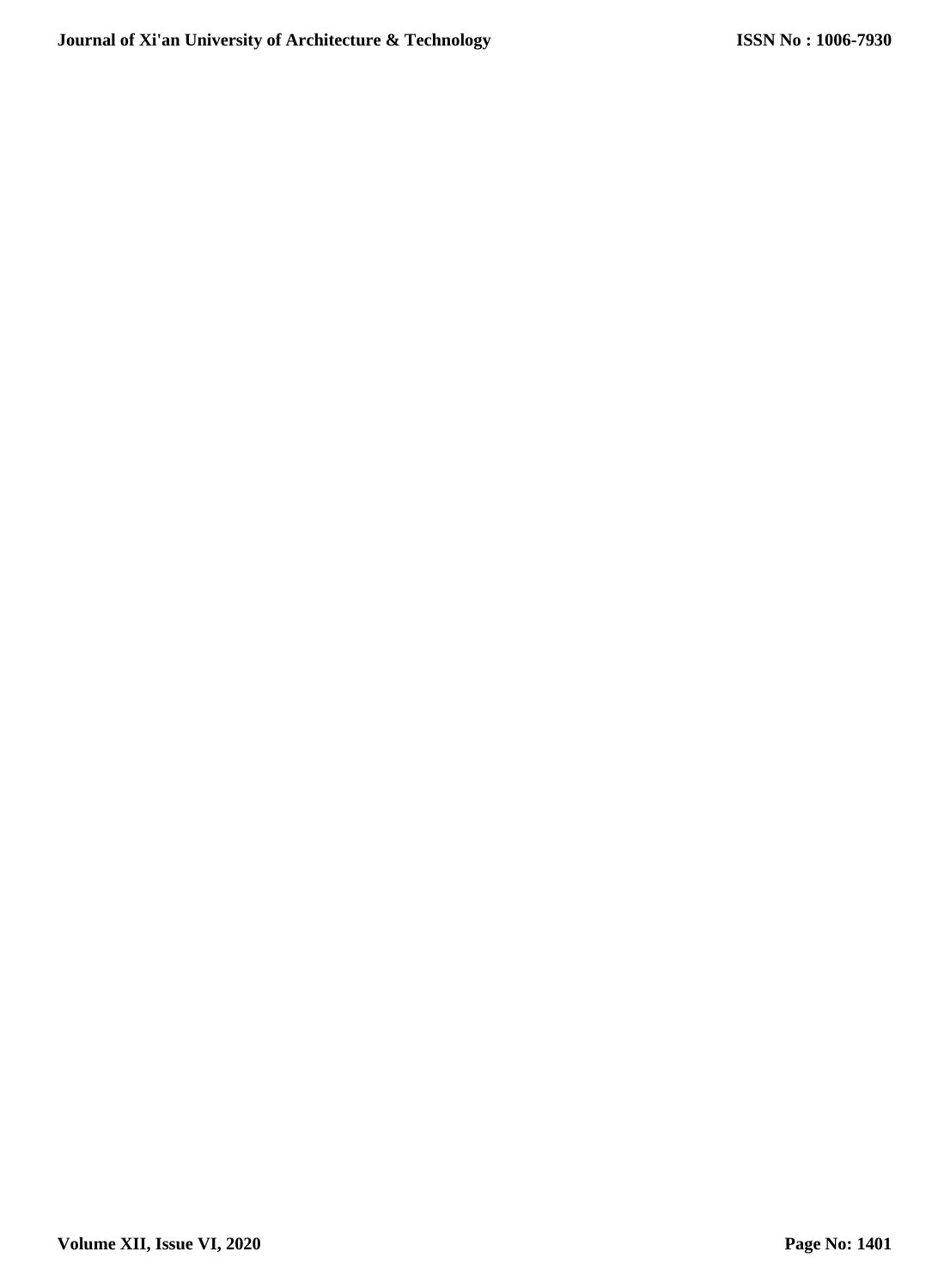In the table above, the word that is italicized in the subtitle of the setting of the place is an indication of the four elements of nature, according to the order of the subtitles of the Javanese Metaphysical Concept and Novel Title. Indeed, not all locations have the element in question. In fact, in the *SP* there is only one meaningful data on fire, namely *Dhusun Gumantar*.

In the Javanese metaphysical concept, the four elements of nature are insights into the Javanese mysticism. The view of the concept is that nature is interpreted on two sides, namely the *jagad alit* (microcosm) and *jagad ageng* (macrocosm). *Jagad alit* is a symbol of the human self, while the *jagad ageng* is a picture of the symbol of the universe. Both universes are a form of unity as a form of manifestation of God [11]. It means that human, nature, and God have unity of elements. And, therefore, all elements must be maintained in harmony. The aim is to *memayu hayuning bawana '*maintain the balance of nature' [11]. This is part of the *environmental philosophy*, which according to [37], raises the normative significance of human and non-human relations.

In turn, Javanese metaphysics is an *environmental philosophy* that can be the basis for environmental ethics, which leads humans to the practice of environmental wisdom. In addition, it must also be supported by social respect [38]–[40]. It is an attempt to reorganize our social structure over nature (see [41]). Thus, the message of value carried by Ki Padmasusastra based on the concept of Javanese metaphysics has ethical values as follows : (1) ethical-theological, creating a harmonious relationship with God; (2) ethical-ecology, creating harmonization of relations between humans and nature (non-humans); (3) and ethical-sociology, maintaining harmony with fellow human beings.

The researcher has a suspicion that the idea of the concept of QNKKP influenced by the views of moral and religious beliefs of the author. During the creation of QNKKP, the Javanese community (including the author) does still have a strong connection on the Pantheism, which has been the faith of Hinduism. Because, in the concept of Pantheism, the [nature of](https://translate.google.com/translate?hl=en&prev=_t&sl=id&tl=en&u=https://id.wikipedia.org/wiki/Hukum_kodrat) [the universe is](https://translate.google.com/translate?hl=en&prev=_t&sl=id&tl=en&u=https://id.wikipedia.org/wiki/Alam_Semesta) always personified in God's [theological](https://translate.google.com/translate?hl=en&prev=_t&sl=id&tl=en&u=https://id.wikipedia.org/wiki/Teologi) principles. In turn, Pantheism is a religious movement which is important for the ecological critique. Pantheism [4] is also an ecocritics movement that tries to reunite between humans and their lost natural roots.

For this problem, the metaphysical concept of Ki Padmasusastra can be called eco-metaphysical environment. Ki Padmasusastra's idea in QNKKP shows how the principles and practices of religion can be creatively applied to help address environmental issues. Javanese metaphysics offers an additional approach, and may eventually help as an antidote to the problem that may arise because of anthropocentrism.

## *3.2. Ethics for The Environment*

Environmental ethics is a critical reflection on the values of humanity, nature, and the relationship between man and nature [1], [42], which is used as the ideal standard of human behavior toward the life environment [9]. In other words, environmental ethics is a moral principle that guides humans to behave positively towards all-natural (non- human) elements.

Based on the analysis of data that has been done previously, there are some results that can be taken, they are: (1) there are four types of environments which based on specific characteristics of each part of the story in QNKKP. However, there is an important note to be taken, that in fact there are other types out of those four types of environments such, however, the researcher makes a conclusion based on the ability to analyze it. (2) Each type of environment is divided into 16 forms of ethics, most of which demand the sharpness and thoroughness of the researcher. To facilitate the discussion, the following describes the types, forms, sources of novels, and pages of novels in the short form of the table 3.

| No. | <b>Type of</b><br><b>Environment</b> | <b>Form of Ethics</b>                              | <b>Novel</b><br>Title | Page      |
|-----|--------------------------------------|----------------------------------------------------|-----------------------|-----------|
|     | Natural<br>environment               | Maintain a harmonious relationship with nature     | S PS KA               | 27        |
| 2   | Water                                | Positive behavior towards river water              | S PS KA               | 27-28     |
|     | environment                          | Do not pollute river water                         | SP                    | $21 - 22$ |
| 3   | Animal                               | Maintain the freedom of fish                       | S PS KA               | 27        |
|     | environment                          | Maintain the fish right to live                    | SP                    | 22        |
|     |                                      | Let small fish eat skin and toenails               | SKB                   | 34-35     |
|     |                                      | Maintain the right of life of orong-orong<br>'mole | <b>SKB</b>            | 110       |

Table-2 Form of Environmental Ethics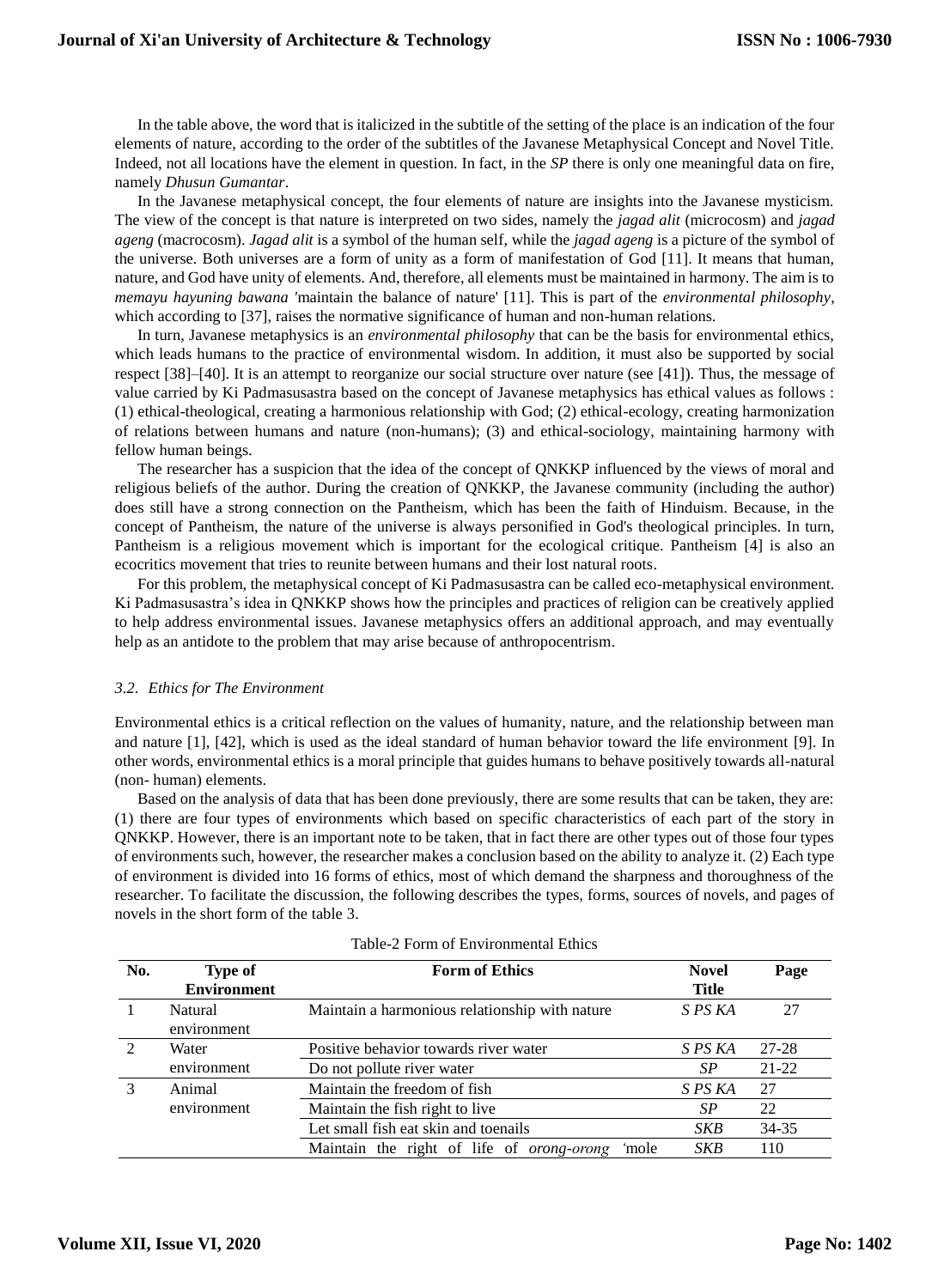|  |                 | crickets'                                       |              |           |
|--|-----------------|-------------------------------------------------|--------------|-----------|
|  |                 | Keeping the <i>kudhasih</i> bird right to life  | SKA          | 284 - 285 |
|  |                 | Maintain the right to live of Ataga Grasshopper | SKA          | 84        |
|  |                 | Empathy towards chicken                         | SP           | 21        |
|  | Sky environment | Respect for the 'Moon' hyang sitarêsmi          | <b>SRT</b>   | 78        |
|  |                 | Respect for the 'sun' Hyang aruna               | SRT          | 78        |
|  |                 | Respect for the 'sun' hyang Banu                | <b>SRT</b>   | 67        |
|  |                 | Respect for the 'sun' hyang rawi                | SP           | 59        |
|  |                 | Respect for the 'sun' hyang raditya             | <b>SPSKA</b> | 38        |
|  |                 | Respect for the 'sun' hyang Bagaskara           | <b>SPSKA</b> | 38        |

The character, ethics, and the events in the story of QNKKP represents imagination and condition of the people of that time. The events presented in the story refer to the norms mutually agreed upon in the imaginary community created by the author. The subjects in QNKKP describes the situation of people who are still very close to the traditional culture.

## a. *Natural Environmental Ethics*

In QNKKP, views on the ethics of the environment that are used to build the harmonization of the relationship between humans and nature seems to be lived well by Ki Padmasusastra. This is seen in SPSKA, this happened when the Dewi Angin-angin left the kingdom because of the accusations of the murder of her husband—Prabu Sindhung Aliwawar. In his flight, the Dewi Angin-angin arrived at a place that was still very natural, and rarely touched by humans. There was amazement that she felt towards the beauty of nature. In the forest, she saw harmonization between ecosystems. Such an atmosphere makes Dewi Angin-angin wanted to harmonize themselves with nature even though there is a major problem being experienced. The following quote illustrates the situation.

*After the departure of Dewi Angin-Angin, (she) who did not know the direction on how to get in and out of the forest, stopped at the edge of the sloping mountain foot. There was a sloping tree wrapped around a banyan tree. The tendrils cover the leaking steep leaks out of the water from the foot of the mountain, the tendrils of the banyan tree are tied with ropes on the rock, the ends of which clump the drops of water falling on the stone with holes to mossy. Gathering of the water gurgling downward fell, falling down. The water source looks clear. Lots of small fish passing by. The princess was surprised to see, stopped sitting in towering rock, her feet were put into the water while massaging the calves that felt tired. The beautiful woman was staying silent there for quite some time…* (*SKA*/ p.27-28).

The values that exist in nature, on one hand, can inspire human consciousness to be able to live together with nature. On the other hand, humans also need nature to fulfill their physical and psychological needs.

The ethics of the natural environment are also evident in *SP* (pp. 21-22) when Rara Apyu fled the kingdom because she was disappointed by the matchmaking of her lover - Prince Prabangkara. When in the forest, Rara Apyu arrived at a very beautiful natural location. There, Rara Apyu felt happiness when she saw various inhabitants of nature (plants and animals) living side by side and needing each other. The harmony of creatures in the forest inspires the feelings of leaders to empathize and build good relations with nature.

The attitude of solidarity towards nature embodied in the recognition of equal position with nature and other living beings; attitude also feels what nature feels so that harmonization of human behavior with ecosystems is formed [8]. Awareness of figures is able to encourage humans to form an ecological system of thinking and acting. This awareness is related to the rediscovery of the value of the universe to be respected, guarded and cared for as living things that help and meet the needs of human life.

## b. *Water Environmental Ethic*

Water is the most important element of life in people's lives [43]. Traditional Society in QNKKP has maintained a significant le vel of dynamic harmony with the environment of water. They are not wild ecologically. They have a relatively simple ecological footprint and contrast with industrial communities in urban areas. For example, the story of the departure of Dewi Siti Pasir to look for her brother who had left earlier. On the way to the forest, Dewi Siti Pasir was amazed at the natural beauty of the river which is still very natural. The atmosphere made Dewi Siti Pasir want to blend in with nature. She then entered the river and washed her feet. Dewi Siti's attitude to enjoying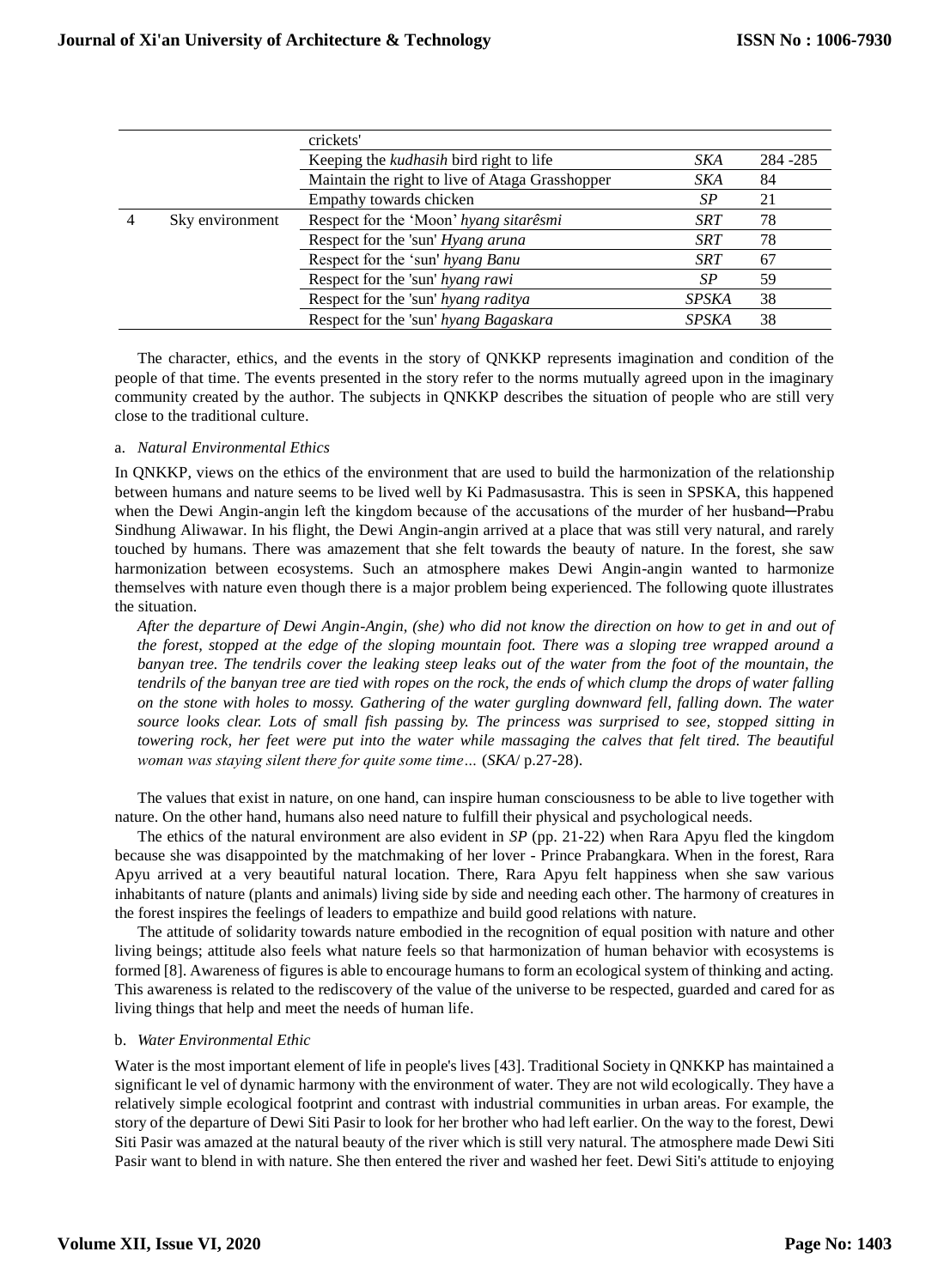the river is a way for her to respect and appreciate water values.

*Dewi Siti Pasir, her journey was without direction, to and fro, aimlessly, just following her footsteps, only to find a way to die. The journey of Dewi Siti Pasir stopped at a huge spring in the middle of the forest. There was a hollow tree object (a type of kluwih tree), wrapped around a banyan tree that grew on a large branch with branches. The root of an object tree, its surface wrapped around the roots of a banyan tree becomes a spring barrier, stretching around a hollow stone like it looks as if snared. The discharge of swirling water popped up over the lips which flowed down and fell on the hollow-sounding ground echoing from above. The spring water was very clear in abundance, many fish waders passed crowded together, all three lined up in the roots of the banyan tree that stuck out in the sparkling water exposed to the reflection of the light of water that cut between the leaves, looking so flickering like embers (means of catching fish) sinking in the water. The Goddess seemed to see, stopped at the edge of the pool, sat on a rock, put her feet in the water while rubbing, to be eaten by wader fish scrambling, some biting the nails to make them feel tingling.* (SKB/ p.34-35)

The data above means that, with a positive attitude from humans to water, all entities in the water will also be positively affected. This was illustrated when the fish also approached Dewi Siti Pasir. She even felt amused when her feet and nails were bitten and surrounded by small fish. However, Dewi Siti Pasir also enjoyed the moment. That shows human ethics towards water [river] can cause happiness for all beings. Nature, along with the habitat in it, actually has value in itself [9], [44], [18]. For that, it needs the humility of man to be able to establish a good connection with Nature. All forms of respect for all the elements of nature can increase love and respect for nature [41]. Such an attitude is based on the awareness that humans are ecological creatures. Therefore, it needs to be understood about the attachment, inseparability, and the integrity of relations with nature. Thus, humans have the will to protect and maintain nature-not to exploit it.

## c. *Human Ethics Towards Animals*

Peoples in QNKKP, which is still synonymous with traditional values still have good awareness and tolerance towards animal rights. For example, a story when Raden Timur was on the way looking for his love who was kidnapped by supernatural beings. He stopped in a cemetery during an evening. That added to his anxiety because it would further hamper his journey in the forest. The noise of the birds on the tree looking for a place to sleep further adds to the chaotic feeling of Raden Timur. After dark, noisy sound of the mole crickets increasingly add melancholy to his feelings. The following quote illustrates that.

*Raden Timur's […] towards the slopes of the foot of Mount Saribit. Along the way always stop while looking around, until he stopped at the tomb around early evening. The birds perched on the tree trunk of Kanigara so crowded fighting for a place to go to sleep. Chirping and make the heart Raden Timur feels unease. When the sun sets, the sound of the birds chirping is gone. Darkness comes as it will sink the resting place so that it saddened the heart of Raden Timur. The sound of the orong-orong (a kind of animal) reminded the increasing confusion of the heart because it was disturbed. As the night became more serene, the stars began to appear from the shadows in the sky, twinkling the light shining on the resting place* (*SKA*/ p.110)

In such a situation, Raden Timur remained patient. He did not acted arrogantly against animals which made him uncomfortable. This means that Raden Timur does understand animal freedom. Some animals have interests and must also be treated ethically. Because animals sometimes indeed become entertainers for humans. However, on the other time, animals can also be a nuisance to humans. So, at that moment, the necessary patience and maturity attitude of humans. Because the inherent value of beings requires respect and care [44].

A similar phenomenon can also be seen in SKA (pp. 284-285), when Kusuma Urur (pseudonym of Dewi Erawati) would like to invite to Raden Prakempa to dinner. In that situation, it turns out she was disturbed by the noisy sounds of the kudasih birds and the Tuu birds who were going to sleep. The presence of the sounds of the birds at night adds to the feeling of Kusuma Urur becoming increasingly restless. However, she remains self-conscious and allows bird behavior to go according to its nature. Respect for animals are indeed part of *ecocriticism* vision [18]. Although indeed, this attitude sometimes causes inner battles.

Here, there appears to be human maturity to maintain a dynamic relationship between humans and animals. Because indeed, animals have rights [44], and wild species have intrinsic values that deserve to be appreciated [2]. Therefore, there is no reason for humans to be arrogance towards animals. What is appreciated here is the simple possibility that the species exists and survives in parts of human life (see [17]). Thus, the attitude of the characters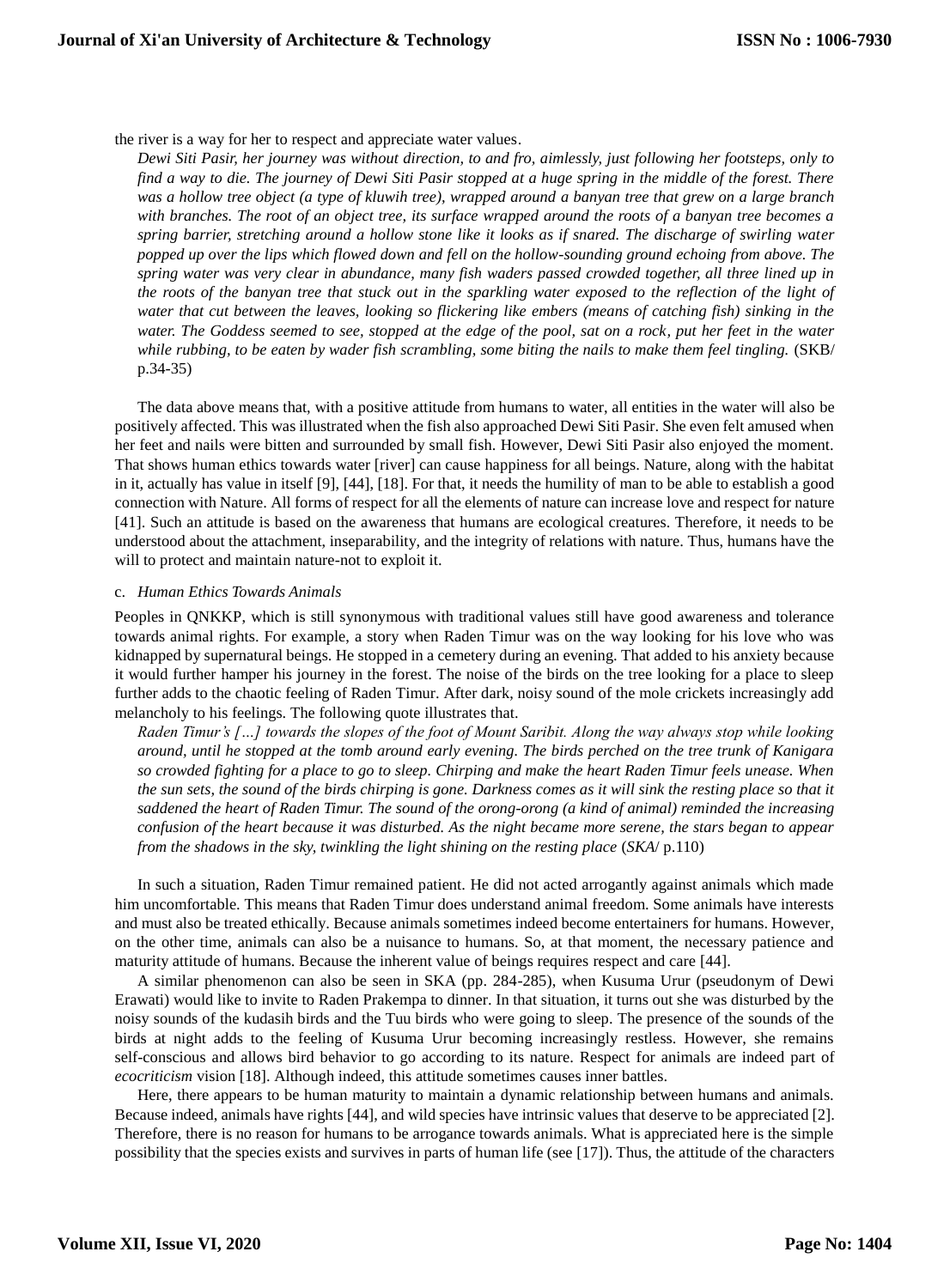in QNKKP is an effort to honor, respect, and protect the rights of animals in order to establish harmony with all non-human creatures.

## d. *Human Ethics Towards Celestial Bodies*

In QNKKP, a tribute to the non-human elements are not only limited to the entity that is in the earth but including elements of the sky. Two elements of the sky that were usually honored are the sun and moon. For example: "*nuju wulan purnama hyang sitarêsmi katawêng ing imalaya nipis rumamyang katingal lumampah badhe oncat saking pêpêtêng*" (*SRT*/ p.78), which means "when the full moon '*Hyang sitaresmi'* looks thin over the mountain and going away from darkness". In the data *hyang sitaresmi* said is a form of respect to name the moon. The word *Hyang* is another form of *Sang*. The word *Hyang,* in the ancient Javanese tradition, was originally used to name the Lord, especially in the 9th century until the 11th century [45]. The next thing is also seen in *hyang aruna* 'the sun' (*SRT*/ p.78); *hyang Banu* 'the sun' (SRT/ p.67) *hyang rawi* 'the sun' (SP/ p.59) *hyang raditya* 'the sun' (SPSKA: 38) *hyang bagaskara* 'the sun' (SPSKA/ p.38).

Although our ethical practices towards heavenly bodies will not have a direct impact on our lives, yet, [42] respecting heavenly bodies is an effort to maintain the integrity, stability, and beauty of the sun [and other celestial bodies]; even though there is nothing we can do to influence the sun in any way. Thus, respect for celestial objects is proof that the Javanese metaphysical concept really wants to maintain harmonization of all non-human elements. That element is not only on the earth but covers the entire cosmos—the earth and the sky.

# *3.3. Knowledge Contribution of Rare Animal Diversity and Value on Education*

The narrative about ecology in literature can also provide a lot of knowledge. In QNKKP, the reader is given a lot of knowledge about the diversity of animal names that are now increasingly foreign in the public ear. In addition, animal species also offer clues to natural history. Because animals have historical value as a record of past processes.

Based on the data, 20 types based on terms in local Javanese species were obtained. Exposure based on animal species, local species, novel titles, and novel pages is described in the following table 4.

| No. | <b>Local Species</b> | <b>Novel title</b> | Page           |
|-----|----------------------|--------------------|----------------|
|     | (Java)               |                    |                |
| 1.  | Paksi Kudhasih       | SPSKA              | 284            |
| 2.  | Paksi Laut           | SPSKA              | 238            |
| 3.  | <b>Srigunting</b>    | SPSKA              | 38             |
| 4.  | Kacêr                | <b>SPSKA</b>       | 38             |
| 5.  | Mêrak                | SP                 | 20             |
| 6.  | Cangak               | SP                 | 24, 31         |
| 7.  | Êmprit               | SP                 | 24             |
| 8.  | Pêksi Bêrkutut       | SP                 | 24             |
| 9.  | Mina Wadêr           | <b>SKB</b>         | 34, 35         |
| 10. | Kambangan            | <b>SKB</b>         | 3              |
| 11. | Menthog              | SKB                | 3              |
| 12. | <b>Brati</b>         | SKB                | 3              |
| 13. | Kidang               | <b>SKB</b>         | 37             |
|     | Manjangan            |                    |                |
| 14. | Kancil               | SP                 | 20             |
| 15. | Pitik Iwèn Ayam      | SKB                | 3              |
| 16. | Ayam Wana            | SPSKA              | 3              |
| 17. | Kutu-kutu            | <b>SPSKA</b>       | $\overline{4}$ |
|     | Walang Ataga         |                    |                |
| 18. | Jangkrik Upa         | SPSKA              | 31             |
| 19. | Orong-orong          | SPSKA              | 110            |
| 20. | Banyak               | <b>SKB</b>         | 3              |

Table-3 Types of Animals and Local Species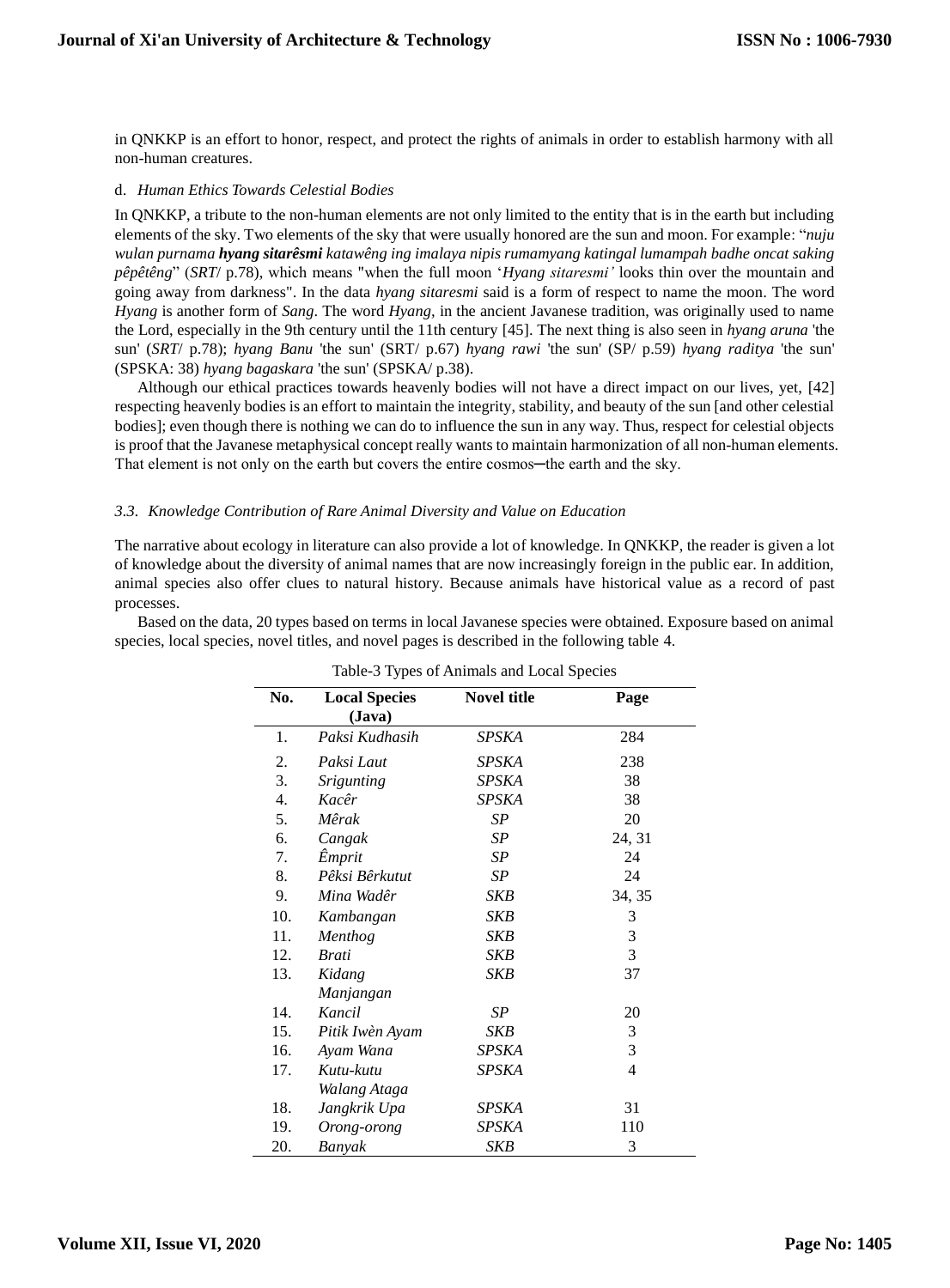Through literature, readers can get new insights about animal species that they may never have known. Or even, some information is also about animal species that are now almost extinct. For example in *SKB; Brati* (the cross-breeding of male goose and female duck); Kidang *Manjangan* (jungle deer). Then in *SPSKA,* for *Ayam wana* (partridge)*, Jangkrik Upa* (the smallest type of cricket); *orong-orong* (Mole crickets)*; paksi kudhasih, Srigunting, kacêr.* Then, the *SP* also*,* for example, peacock, *Cangak, Êmprit* are types of birds that are rarely seen nowadays. In fact, it might also be extinct. Therefore, through the reading of QNKKP, a wide variety of animal species that can be used to help sensitize people about endangered species and missing. That way, people are expected to be more able to protect and respect the animals that are currently there to be extinct.

The real world is a shared property. There must be no superior-inferior. Human is not the master of beings [46]. Every creature, including animals, has its own capacity to function for humans. Therefore, character education about environmental ethics must be instilled early. For this reason, QNKKP can be one of the important media to embed educational values (compare [25]) through moral messages in intrinsic reading (compare, [26]) Readers and educators have the opportunity to explore the potential values in the QNKKP to encourage ecological awareness. Thus, the narrative can be used to be involved in educating readers and the younger generation to support the normative dimension of ecosystem sustainability.

## IV. CONCLUSION

Conclusions from this research are QNKKP is a reflection of the universality of Javanese literature which has a philosophical spirit, which is encased in a system of language symbols. There is an effort to transfer spiritual values by Ki Padmasusastra to readers regarding the noble values of Javanese culture. The four elements of nature (wind, water, fire, and earth) are symbols of the *small universe/jagad cilik* (microcosms) and *big universe/jagad gedhe* (macrocosms) in the Javanese metaphysical concept, which seems to be related to Pantheism thinking. It is a symbol of a bonded relationship between humans, nature, and God, whose harmony must be maintained holistically. The aim is to *memayu hayuning bawana* 'maintain the balance of nature'. This Javanese metaphysical concept provides the basis for an environmental ethics philosophy that can lead humans to live harmoniously with all non-human elements. Thus, human consciousness will be built about the interdependence between humans and non-humans to achieve a better future for all.

An important implication of the findings is the role of spiritual (religion) as a force that can guide humans to seek fellowship with nature. Characteristics of QNKKP is about Javanese metaphysics, ethical ecological, moral responsibility towards non- humans, both on earth and the sky. Through QNKKP, Ki Padmasusastra emphasizing harmonization, preservation, and empathy, and respect towards being non- human. Thus, QNKKP involved in ecology through four ways, namely the spiritual, ethical environmentalism, intellectual scientific, and practical.

The concept of Javanese metaphysics and awareness of the environment is a component of the underlying practice of rhetorical ecocriticism. The concept of Javanese metaphysics, as the ecocriticism of "Java", is an attempt to counteract Western discourse that is detrimental to nature. For this reason, the concept of the metaphysics of Ki Padmasusastra can be called eco-metaphysical environment. The vision of Ki Padmasusastra is in line with the vision of ecocriticism that, ecocriticism is the study of the relationship between humans and non-human, in the broad cultural space [18], [47], which involves a critical analysis of humans [18].

This study also considers that literary text is one of the media that can encourage social, moral, ethical, and educational values. Through the intrinsic reading, the value of education in QNKKP can be used as a platform on ethical education environment to maintain the harmony of nature. For this reason, readers, educators, and policymakers can consider exploring literary texts as a medium for planting values that can encourage ecological awareness and environmental ethics. Thus, literature can be used to be involved in supporting the normative dimensions of ecosystem sustainability.

#### ACKNOWLEDGEMENTS

We would like to thank the LPDP (*Lembaga Pengelola Dana Pendidikan*) for providing this research funding support.

#### **REFERENCES**

[1] P. Bourdeau, "The man-nature relationship and environmental ethics," *J. Environ. Radioact.*, vol. 72, no. 1–2, pp. 9–15, 2004.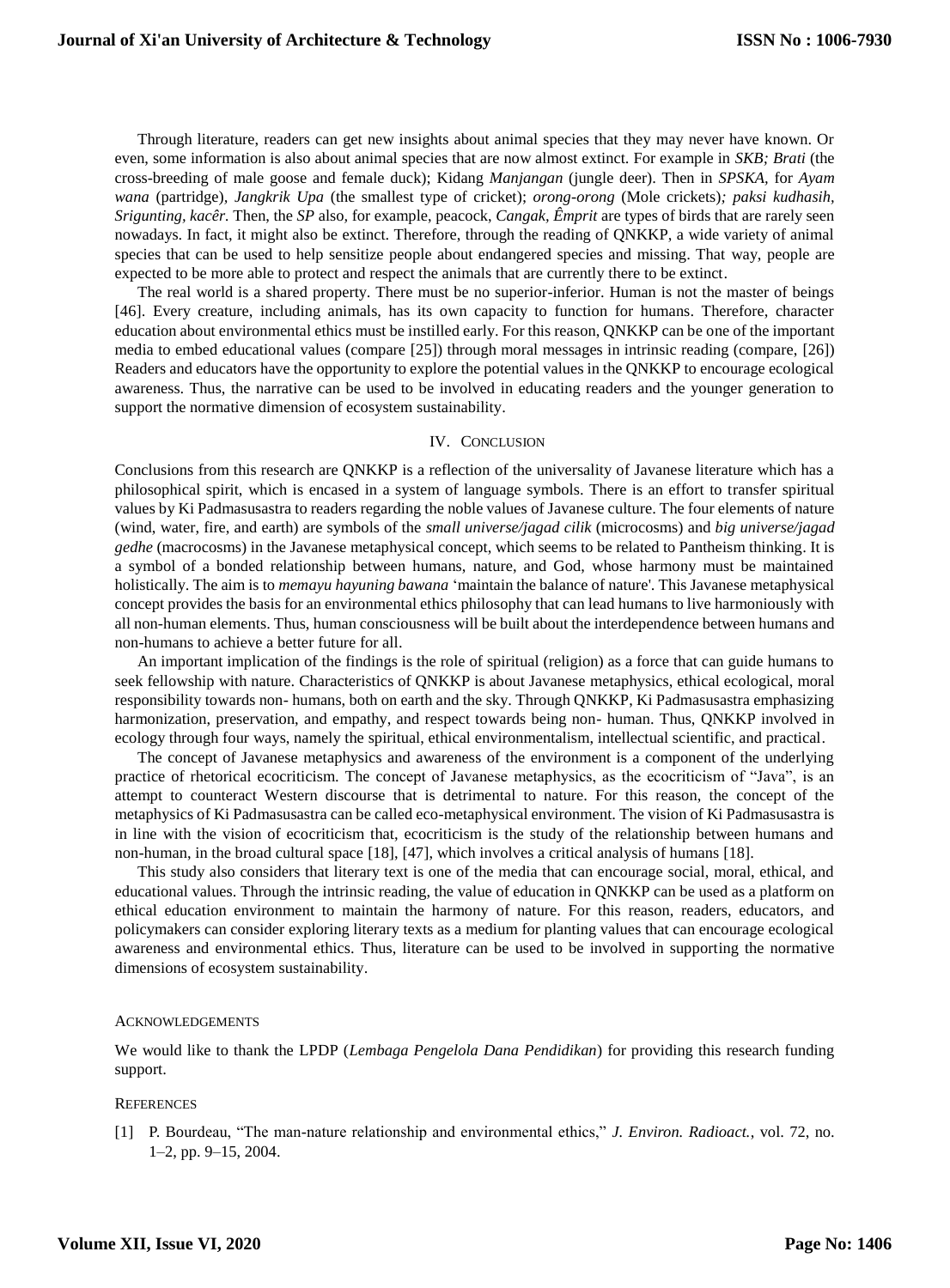- [2] B. Paterson, "Ethics for Wildlife Conservation: Overcoming the Human–Nature Dualism," *Bioscience*, vol. 56, no. 2, p. 144, 2006.
- [3] J. B. Callicott, *Menuju Suatu Etika Lingkungan*. Yogyakarta: Kanisius, 2003.
- [4] N. Hooti and A. Ashrafian, "D . H . Lawrence ' s St . Mawr : An Ecocritical Study," *3L Southeast Asian J. English Lang. Stud.*, vol. 20, no. 2, pp. 31–42, 2014.
- [5] B. McKibben, *Deep Economy: Economics As If the World Mattered*. Oxford: Oneworld Publications, 2007.
- [6] Z. Xu, W. Zhou, and E. Baltrėnaitė, "Comprehensive Bibliometric Study of Journal of Environmental Engineering and Landscape Management From 2007 To 2019," *J. Environ. Eng. Landsc. Manag.*, vol. 27, no. 4, pp. 215–227, 2019.
- [7] N. Dewi, "Ecohumanism in Teaching Poetry for EFL Students in Indonesia," *GEMA Online® J. Lang. Stud.*, vol. 18, no. 2, pp. 168–181, 2018.
- [8] S. Sukmawan, *Ekokritik Sastra*. Malang: UB Press, 2016.
- [9] A. S. Barau, L. C. Stringer, and A. U. Adamu, "Environmental ethics and future oriented transformation to sustainability in Sub-Saharan Africa," *J. Clean. Prod.*, vol. 135, pp. 1539–1547, 2016.
- [10] A. Willis, "Constructing a story to live by: Ethics, emotions and academic practice in the context of climate change," *Emot. Sp. Soc.*, vol. 5, no. 1, pp. 52–59, 2012.
- [11] S. Endraswara, *Memayu Hayuning Bawana*. Jakarta: PT Buku Seru, 2016.
- [12] L. E. Sponsel, *Spiritual Ecology*. Elsevier Inc., 2018.
- [13] G. Quinn, "Padmasusastra ' s Rangsang Tuban : A Javanese Kabatinan Novel Padmasusastra ' s Rangsang Tuban : A Javanese Kabatinan Novel," no. September, 1982.
- [14] P. A. W. Wibowo, "A Stylistic Study on the Literary Works of Ki Padmasusastra Holistic Critique," vol. 2, no. 5, pp. 139–150, 2015.
- [15] O. Y. Pamungkas, "Serat Prabangkara Karya Ki Padmasusastra Tinjauan Psikologi Sastra dan Nilai Pendidikan Karakter," *Acad. Educ. J.*, vol. 8, no. 1, pp. 13–30, 2017.
- [16] S. C. Estok, "A Report Card on Ecocriticism," *J. Australas. Univ. Lang. Lit. Assoc.*, vol. 96, no. 127, pp. 220–38, 2001.
- [17] G. A. Love, *Practical Ecocriticism*. Charlottesville and London: University of Virginia Press, 2003.
- [18] G. Garrard, *Ecocriticism*. USA and Canada: Routledge, 2004.
- [19] G. D. Khosravi, R. Vengadasamy, and M. M. Raihanah, "Ecoethical Significance of Wilderness in Pablo Neruda ' s Selected Poems," *GEMA Online® J. Lang. Stud.*, vol. 17, no. August, pp. 55–69, 2017.
- [20] E. Sommer and D. Weiss, "Metaphors dictionary," *Vasa*, 2001.
- [21] R. Kerridge and N. Sammells, "Writing the Environment: Ecocriticism and Literature: Ecocentrism and Literature," 1 edition., R. K. and N. Sammells, Ed. English: Zed Books, 1998, p. 256.
- [22] L. Buell, *The Future of Environmental Criticism: Environmental Crisis and Literary Imagination*. 2005.
- [23] K. Thathong, "A spiritual dimension and environmental education : Buddhism and environmental crisis," vol. 46, pp. 5063–5068, 2012.
- [24] A. G. Gough and I. Robottom, "Towards a socially critical environmental education: Water quality studies in a coastal school," *J. Curric. Stud.*, vol. 25, no. 4, pp. 301–316, 1993.
- [25] T. Suwondo, H. J. Waluyo, S. A. Sayuti, and S. Satoto, "The Trilogy of Gadis Tangsi Novels By Suparto Brata : Postcolonial Pragmatism Study," vol. 4, no. 3, pp. 1826–1831, 2015.
- [26] C. Pattaro, "Character education: themes and researches. An academic literature review," *Ital. J. Sociol. Educ.*, vol. 8, no. 1, pp. 6–30, 2016.
- [27] K. Charmaz, "Grounded Theory pada Abad XXI: Aplikasinya dalam Memajukan Penelitian Keadilan Sosial," in *The Sage Handbook of Qualitative Research*, Edisi keti., N. K. D. dan Y. S. Lincoln, Ed. Yogyakarta: Pustaka Pelajar, 2011, pp. 547–580.
- [28] A. Strauss and J. Corbin, *Dasar-Dasar Penelitian Kualitatif*. Yogyakarta: Pustaka Pelajar, 2010.
- [29] I. N. K. Ratna, *Metodologi Penelitian Kajian Budaya dan Ilmu Sosial Humaniora pada Umumnya*. Yogyakarta: Pustaka Pelajar, 2010.
- [30] K. Padmasusastra, *Serat Pêthikan Saking Kabar Angin*. Surakarta: Yayasan Sastra Lestari, 1901.
- [31] K. Padmasusastra, *Serat Rangsang Tuban*. Surakarta: Yayasan Sastra Lestari, 1912.
- [32] K. Padmasusastra, *Serat Prabangkara*. Surakarta: Yayasan Sastra Lestari, 1921.
- [33] K. Padmasusastra, *Serat Kôndha Bumi*. Surakarta: Yayasan Sastra Lestari, 1924.
- [34] K. H. Krippendorff, *Content Analysis: An Introduction to Its Methodology*, Second Edi. Thousan Oaks, London, New Delhi: SAGE Publication, 2004.